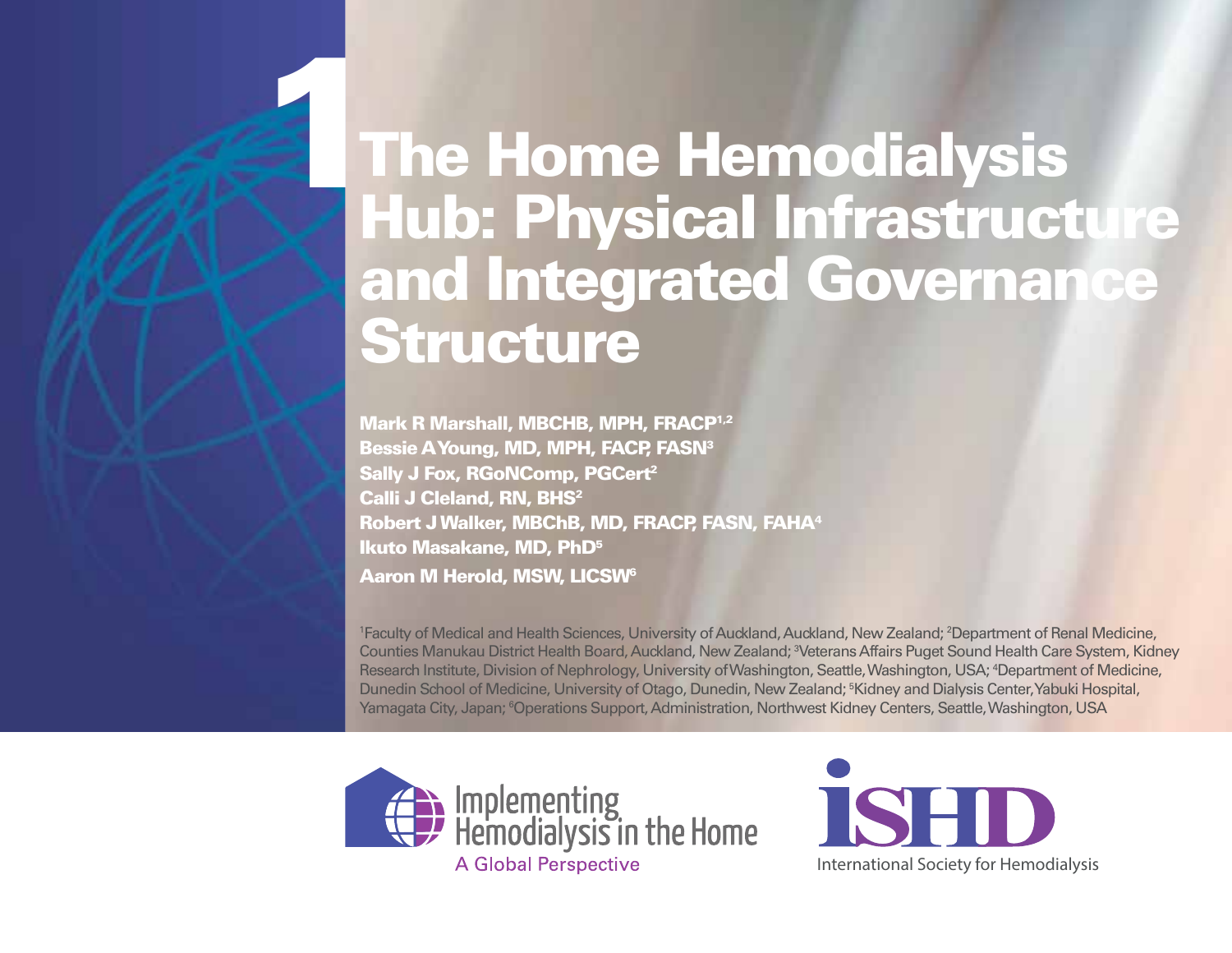# CONTENTS

Abstract **3**

2

Introduction **3**

18 Conclusion

**19**

Infrastructure and Governance and Governance and Governance and Governance

- 
- Infrastructure **4**
- **13** Integrated Governance Structure



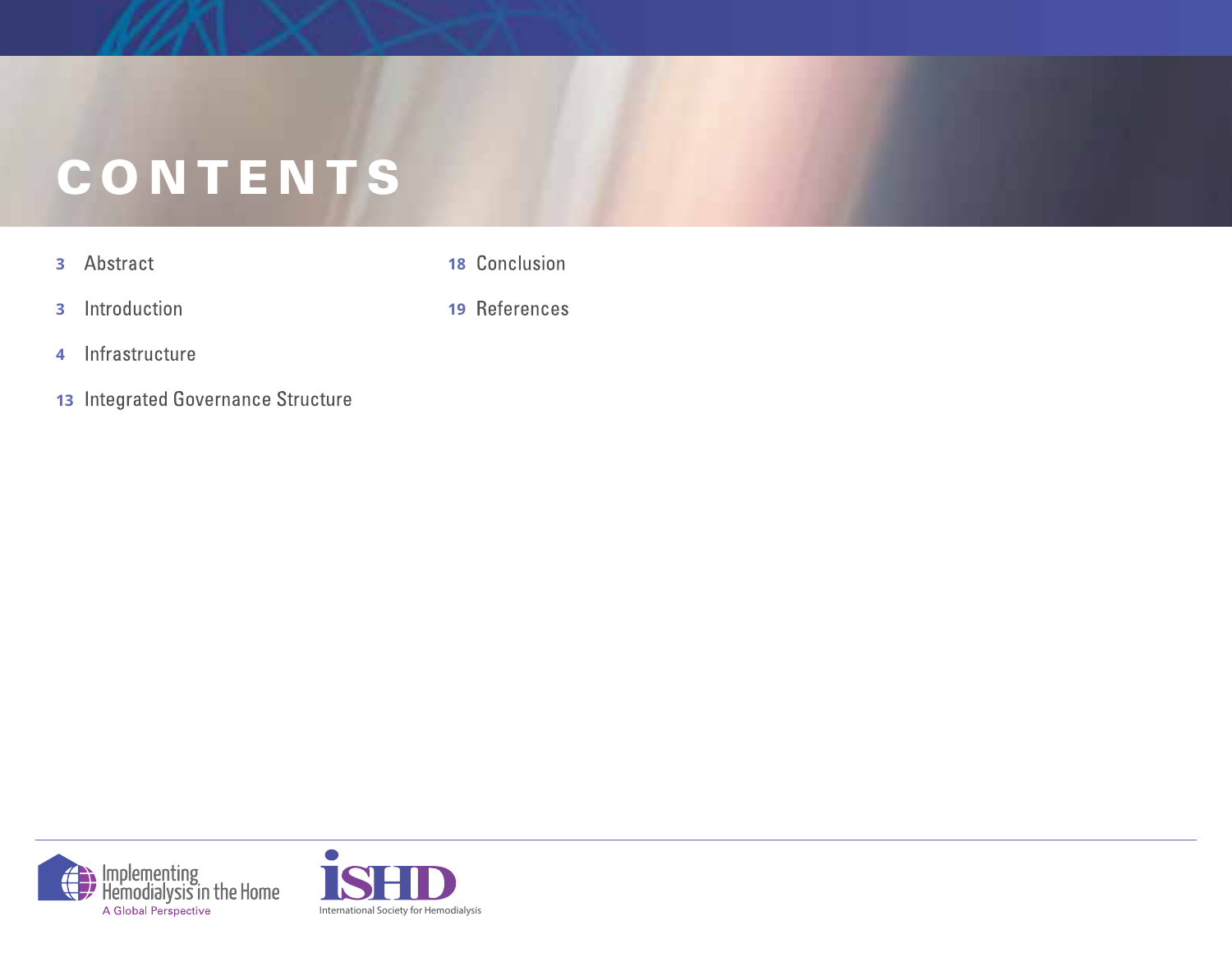### Abstract

An effective home hemodialysis program critically depends on adequate hub facilities and support functions and on transparent and accountable organizational processes. The likelihood of optimal service delivery and patient care will be enhanced by fit-for-purpose facilities and implementation of a well-considered governance structure. In this module, we describe the required accommodation and infrastructure for a home hemodialysis program and a generic organizational structure that will support both patient-facing clinical activities and business processes.

### Introduction

A well-functioning home hemodialysis (HD) training facility is critical for the success of a program. These facilities often have wider functions than just those of home HD training, however, and need to be resourced appropriately. Most support the entire patient journey from inception into the program to eventual exit, as illustrated in Figure 1.<sup>1</sup> It is important to realize that this journey extends to prospective patients who are not yet receiving home HD, who should be presented with the opportunity to tour training facilities, meet home HD patients, and get to know the staff and program. For this reason, the term "home HD hub"is preferable to "home HD training facility," and better reflects its broader functionality. The hub should, therefore, have appropriate physical infrastructure and organizational structure to support optimal clinical governance and effective operations management. Inadequate facilities and support functions will inevitably lead to patients experiencing problems and delays, and having poorer outcomes and overall experiences.

In this module, we describe the required accommodation and infrastructure for a home HD program, and provide a generic organizational structure that will support both patient-facing clinical activities and business processes. However, a defining feature of successful home HD programs is the adaptability and cross-functional skill sets of staff. It is not unusual or inappropriate for 1 person to have several roles that cross the clinical-business divide; for instance, home HD clinical staff often have business functions (eg, organizing equipment, managing supply inventory, and performing troubleshooting activities), and managers are often heavily involved with clinical governance implementation (eg, patient safety programs). This is not a shortcoming, so long as everyone has clear roles and responsibilities within the program—roles should have defined accountability and performance measures (the "what"), accepting that people may fill several different roles, especially in smaller programs (the "who"). When all parties understand and accept "who" does "what," the program and the care it delivers should not be compromised.



**Figure 1.** The home hemodialysis resource map. Adapted from Alhomayeed B, Lindsay RM. Saudi J Kidney Dis Transpl. 2009; 20:185–191.1



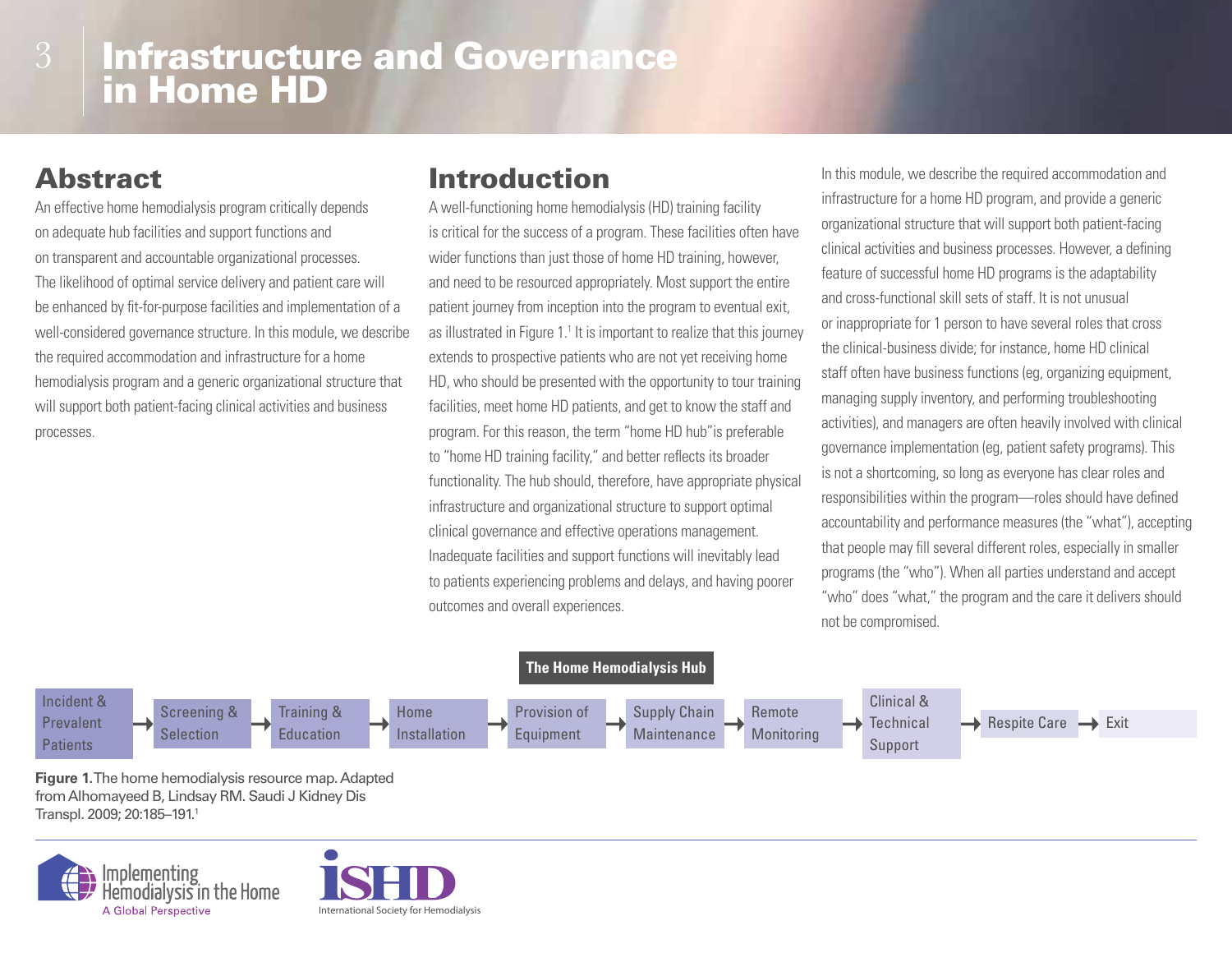The size and complexity of the home HD hub will depend on the number of patients in the program and whether it aims to grow. In Japan, most home HD programs are small and located within hospital HD facilities,<sup>2</sup> while in Australia and New Zealand, home HD programs are larger and, in most cases, enabled by specialized facilities and personnel (Figure 2).<sup>3</sup> In general, a program can be started and managed with modest infrastructure and simple operating mechanisms (ie, existing hospital infrastructure and personnel). When the program expands beyond 10 to 20 patients, more substantial, specialized physical and human resources are required.







### Infrastructure

There a several key characteristics to consider for a home HD hub: its location, the number and type of training stations, and its physical and functional configuration.

#### **Facility Location**

The location of the home HD hub should be carefully considered to optimize accessibility for patients. Accessibility is defined not only by traveling distances but also by available options for patient parking and proximity to local transport. Ideally, the location for the home HD hub should have the potential for infrastructure expansion, should there be future growth of the program.

Home HD training is a core function of the hub—it can occur in a variety of settings, and there are no clear data that support the superiority of 1 setting over another. There are 4 main options for the location of home HD training, some of which are designed to allow functional integration of the hub with other dialysis services: (i) adjacent to or within hospital dialysis facilities, (ii) adjacent to or within community-based satellite dialysis facilities, (iii) a stand-alone facility, and (iv) the patient's home. $4-6$ In our opinion, most locations are acceptable, although the advantages and disadvantages of each setting should be noted. A comparison of the various options for the location of the home HD hub is provided in Table 1.<sup>6</sup> Although less common than incenter training, the option of performing home HD training in the



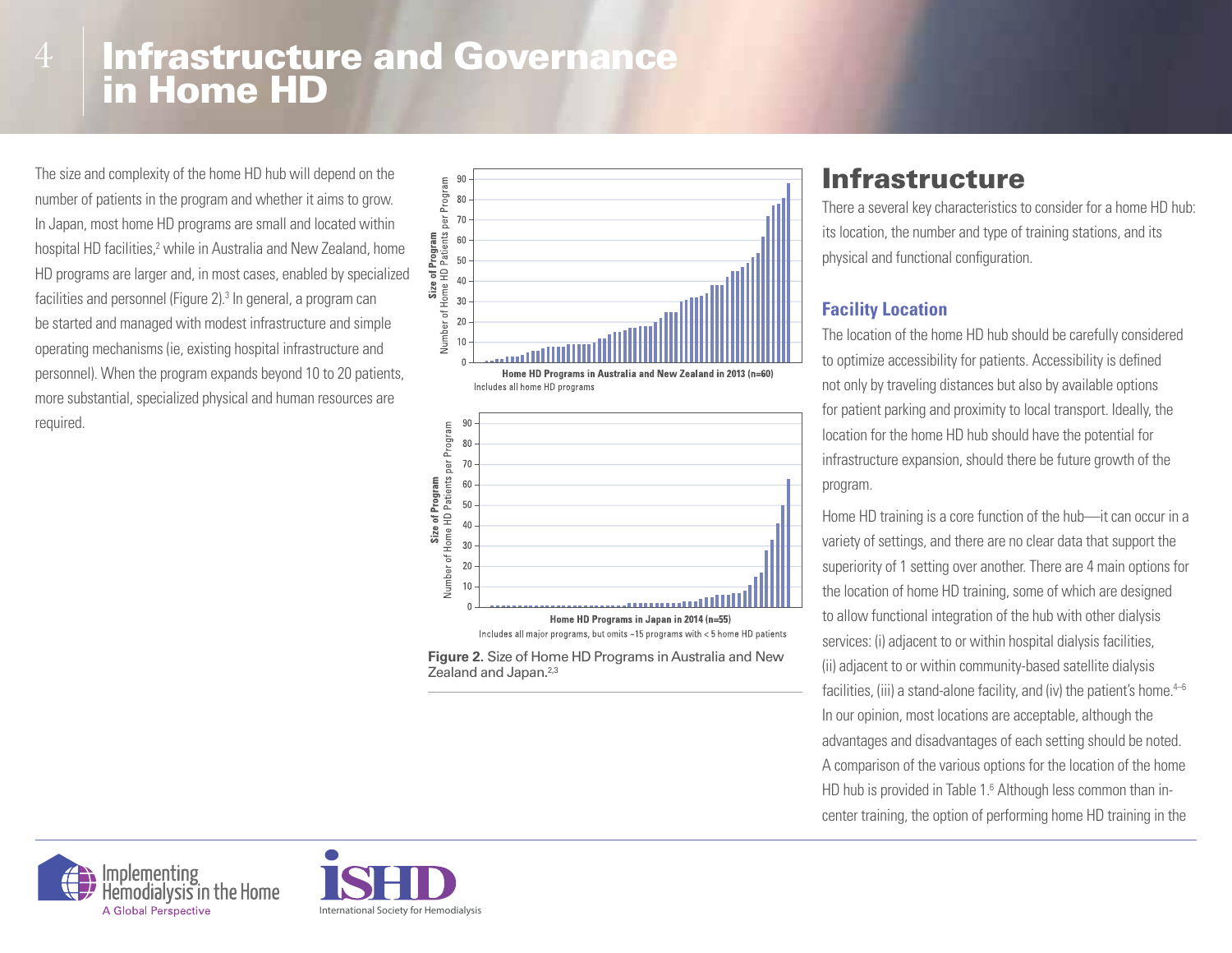Infrastructure and<br>Governance in Home HD Governance in Home HD Infrastructure and

|                                    | Table 1. Comparison of Locations for Home HD Hub or Training                      |          |                          |                                |      |
|------------------------------------|-----------------------------------------------------------------------------------|----------|--------------------------|--------------------------------|------|
|                                    | <b>Considerations</b>                                                             | Hospital | <b>Satellite</b><br>Site | Stand-<br><b>Alone</b><br>Site | Home |
| Clinical Considerations            | Nephrologist on site                                                              | ンンノ      | ン                        | ン                              |      |
|                                    | Allied health on site                                                             | ンンノ      | ンン                       | $\searrow$                     | ↘    |
|                                    | Laboratory on site                                                                | ンンノ      |                          |                                |      |
|                                    | Access to specialist nurses (eg, vascular<br>access, transplant nurses)           | ンンノ      | ンノ                       | ンン                             | ↘    |
|                                    | Access to electronic medical records                                              | ンンプ      | ンンノ                      | $\checkmark$                   | ↘    |
|                                    | Visibility and promotion of home HD training<br>to facility HD patients           | ノノノ      | ン                        | ı                              | ı    |
|                                    | cultivation or assessment for home HD<br>Staff access to facility HD patients for | ンンノ      | ンンノ                      |                                |      |
|                                    | Options to commence preemptive home HD<br>training                                | ↘        | ↘                        | ↘                              | ンンノ  |
|                                    | Options for respite care of home HD patients                                      | ンンノ      | ンンノ                      |                                |      |
| Patient-Centered<br>Considerations | Promotion of a culture of self-management                                         | ↘        | ン                        | ン                              | ンンノ  |
|                                    | Flexibility of training times                                                     | ン        | ン                        | ン                              | ンンノ  |
|                                    | Proximity to home                                                                 | ↘        | ン                        | ン                              | ンンノ  |
|                                    | Safety and security                                                               | ンンノ      | ンノ                       | ン                              | ンンノ  |
|                                    | Homelike environment                                                              | ↘        | $\checkmark$             | $\searrow$                     | ンノノ  |
|                                    | Options for patient peer support                                                  | ンンノ      | ンンノ                      | ンンノ                            | ↘    |
| Optional Considerations            | Potential for shared staff and logistic<br>infrastructure                         | ンンノ      | ンンノ                      |                                |      |

 $\sqrt{\checkmark}$  = Usually;  $\checkmark$  = Sometimes;  $\checkmark$  = Seldom; - = Usually Not.  $\checkmark$   $\checkmark$  = Usually;  $\checkmark$   $\checkmark$  = Sometimes;  $\checkmark$  = Seldom; – = Usually Not.

 $HD = hemodialysis.$ HD = hemodialysis. Adapted from Fortnum et al. Kidney Health Australia: A model for home dialysis, Australia, 2012.<sup>6</sup> Adapted from Fortnum et al. Kidney Health Australia: A model for home dialysis, Australia, 2012.6

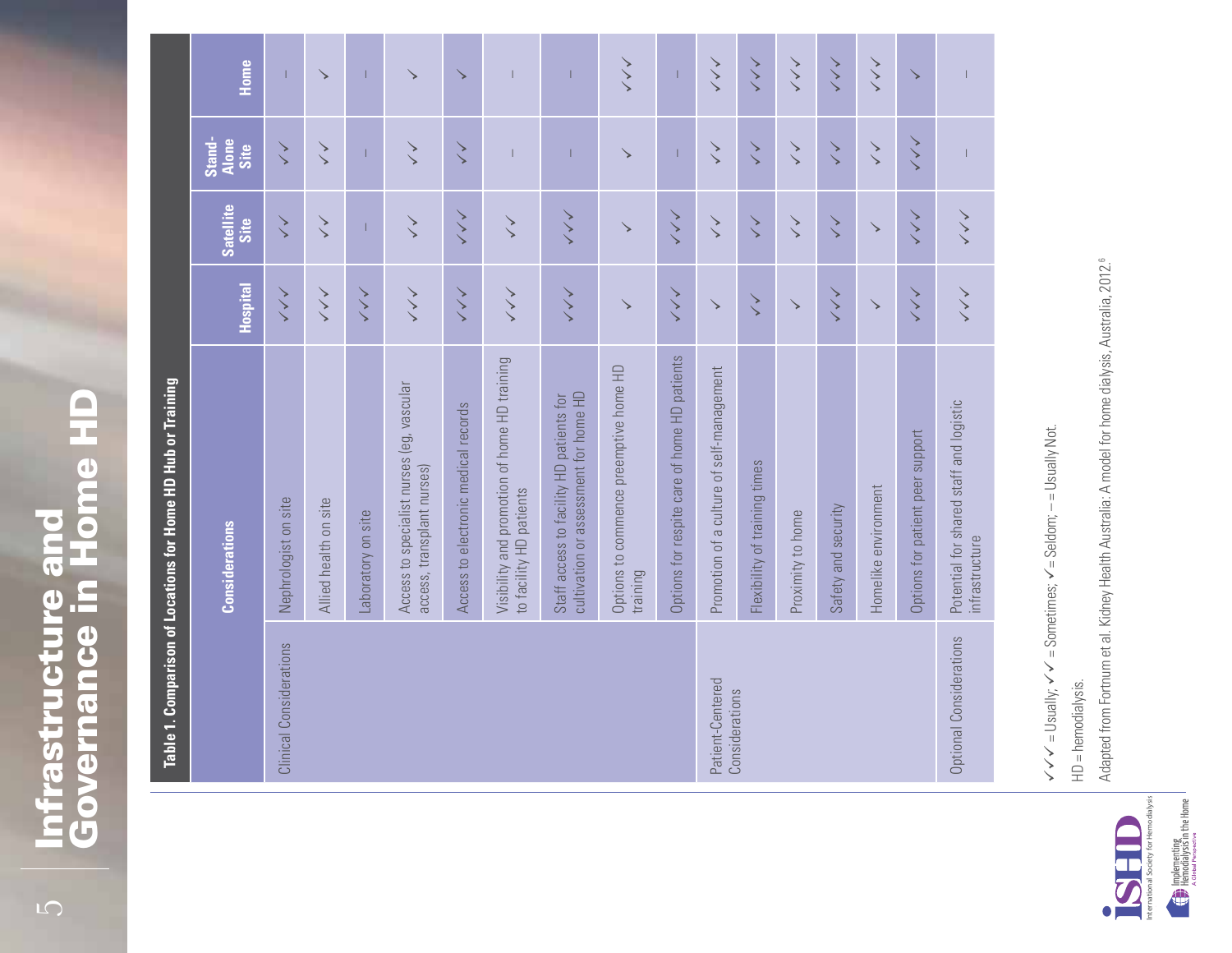patient's home is an interesting one and should not be discounted. Training in the home removes options for cross-cover between trainers during training sessions and increases inefficiencies and duplication for shared tasks (eg, data management and stock management). Home training may be a financially feasible option for smaller or new programs—overall program costs are reduced by avoiding the need for a home HD infrastructure; however, these cost savings may be offset by the expense of unnecessary home installations for patients who fail training.

#### **Number of Home HD Training Stations to Support the Program**

The required number of HD stations for the hub depends on several factors: (i) number of home HD patients who train each year, (ii) duration of training, (iii) number of days per week and hours per day during which the training facility operates, and (iv) whether the hub provides respite or "fallback" support for patients.

There is marked variation in service delivery among programs, although some general guidance can be provided:

- For new programs, it is typical to have modest training objectives for the first year, such as targeting only 5 to 10 patients. In contrast, larger programs may target up to 20 to 30 patients per year to maintain a census of approximately 100 trained home HD patients.
- In general, it is hard to predict the average duration of training for a cohort of patients, especially given individual patient variability and differing models of care. There is little evidence published on this topic, and what has been published requires careful interpretation before findings are extrapolated to different settings. The duration of training will vary according to patient-related factors, such as literacy, health literacy, general health, and level of functioning; service-related factors, including effectiveness of training, experience and confidence of trainers, and the clinical culture around patient safety and risk aversion; the ease of use and intuitiveness of the dialysis machinery; and whether patients have to learn to needle their fistula or graft, and how easy it is for them to do so.<sup>7,8</sup> In published reports and cumulative clinical experience, the number of sessions needed to complete training requirements is 20 to 40 sessions, but occasionally more may be needed (see the "Patient Selection and Training for Home Hemodialysis" module).<sup>8-15</sup> In the anecdotal experience of the authors, the duration of training tends to be consistent across countries: those with a lower prevalence of home HD, such as the United States, report a lower number of home HD training sessions (< 30) than countries with a higher prevalence of home HD patients, such as New Zealand (> 30). It is possible that this relates to the higher degree of patient selection in the United States (ie, only the most capable and motivated patients undergo home HD) and the reduced availability of "ideal patients" in New Zealand, where training needs to accommodate a more educationally and medically diverse home HD patient population.
- Respite or "fallback" support is provided for patients in the event of illness, technical problems, or home/social circumstances that require temporary support in a dependentcare HD facility.16 Often, home HD training facilities rather than hospital or satellite facilities will manage respite support. In this way, a culture of self-management and consistency of patient care is maintained through the home-oriented training staff, with an explicit expectation of an eventual return to home HD as the long-term treatment modality. Where respite support is managed by the training facility, approximately 1 to 2 respite stations will be needed for every 3 to 4 training stations, depending on the size and comorbid burden of the home HD census.

A guide for determining the required number of training stations in a hub is provided in Table 2. Based on the estimated number of patients that the program plans to train and the approximate length of their training, the table indicates the required number of HD training stations (not including respite or fallback support) as a function of the operating days and hours of the training facility.

Of note, local reimbursement regulations may dictate a scale of economy such that an HD training facility needs to have a certain throughput to be viable. For instance, in the United States, it has been widely recommended that a successful unit should train at least 1 patient per month, with a goal of maintaining a census of 20 active patients.17–19 Although no calculation is readily available to support these numbers, it is



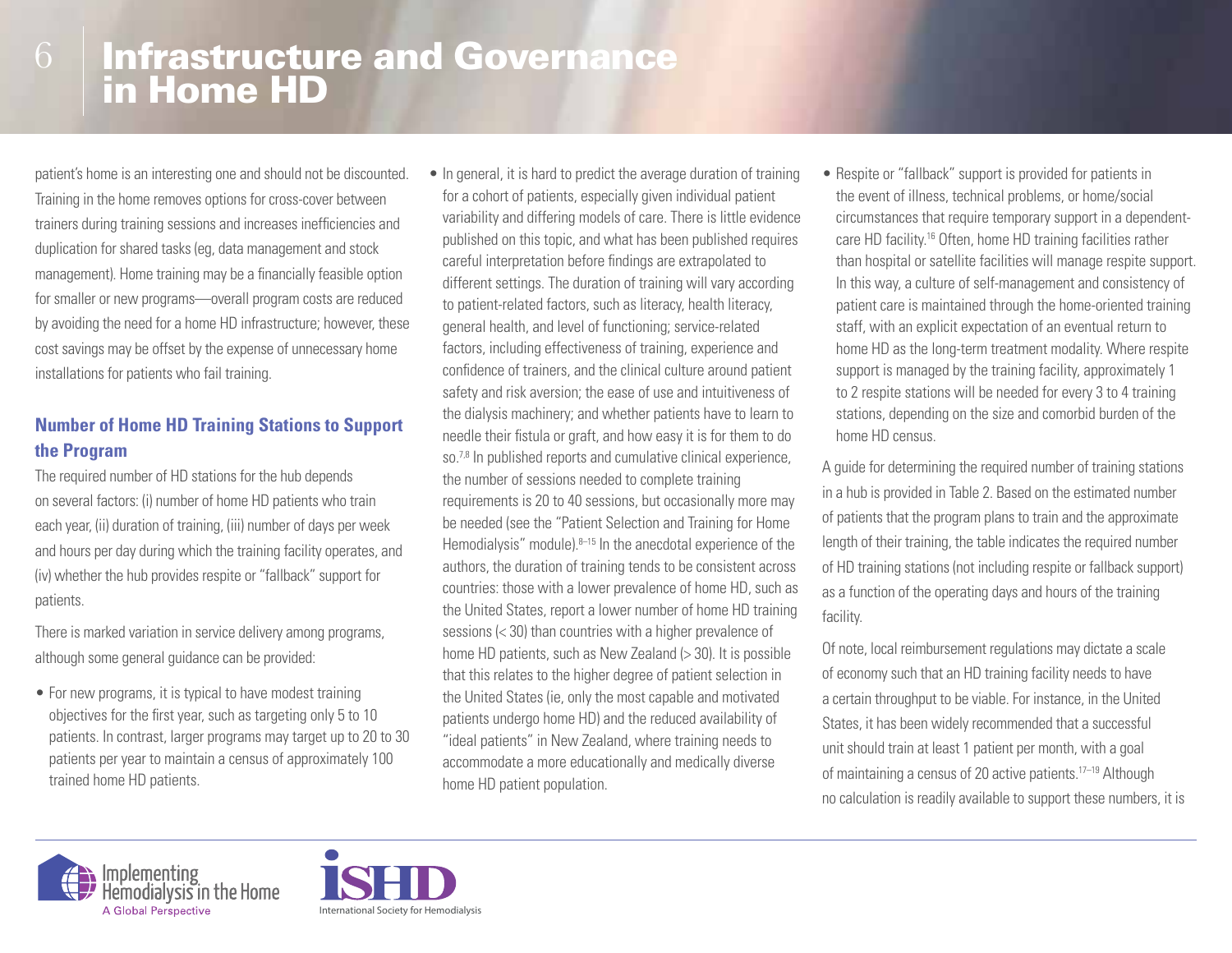| Table 2. Minimum Number of Home HD Training Stations Required for a Hub <sup>a</sup> |                                             |                                             |                                                   |                    |                                             |                                    |                    |                                             |                    |  |
|--------------------------------------------------------------------------------------|---------------------------------------------|---------------------------------------------|---------------------------------------------------|--------------------|---------------------------------------------|------------------------------------|--------------------|---------------------------------------------|--------------------|--|
|                                                                                      | Training 3 Days per Week, 50 Weeks per Year |                                             |                                                   |                    | Training 5 Days per Week, 50 Weeks per Year |                                    |                    |                                             |                    |  |
| $\overline{A}$                                                                       | B                                           | C                                           |                                                   | $\mathbf{A}$       | B                                           |                                    | C                  |                                             |                    |  |
| <b>Home HD Patients</b>                                                              | <b>Home HD Training</b>                     | <b>Sessions Needed to Complete Training</b> |                                                   |                    | <b>Home HD Patients</b>                     | <b>Home HD Training</b>            |                    | <b>Sessions Needed to Complete Training</b> |                    |  |
| <b>Trained per Year</b>                                                              | <b>Shifts per Day</b> <sup>b</sup>          | <b>20 Sessions</b>                          | <b>40 Sessions</b>                                | <b>60 Sessions</b> | <b>Trained per Year</b>                     | <b>Shifts per Day</b> <sup>a</sup> | <b>20 Sessions</b> | <b>40 Sessions</b>                          | <b>60 Sessions</b> |  |
|                                                                                      |                                             |                                             | Home HD Training Stations Needed (n) <sup>c</sup> |                    |                                             |                                    |                    | Home HD Training Stations Needed (n)d       |                    |  |
| $\overline{5}$                                                                       |                                             |                                             | $\overline{2}$                                    | $\overline{2}$     | $5\phantom{.}$                              |                                    |                    |                                             |                    |  |
|                                                                                      | $\overline{2}$                              |                                             |                                                   |                    |                                             | $\overline{\phantom{a}}$           |                    |                                             |                    |  |
| 15                                                                                   |                                             | $\overline{2}$                              | $\overline{4}$                                    | $6\phantom{.}6$    | 15                                          |                                    | $\overline{2}$     | $\overline{3}$                              |                    |  |
|                                                                                      | $\gamma$                                    |                                             | $\overline{2}$                                    | $\mathfrak{Z}$     |                                             | $\overline{2}$                     |                    | $\overline{2}$                              |                    |  |
| 25                                                                                   |                                             | $\overline{4}$                              |                                                   | 10                 | 25                                          |                                    | $\overline{2}$     | $\overline{4}$                              | $6\phantom{.}$     |  |
|                                                                                      | $\mathcal{P}$                               | $\overline{\phantom{a}}$                    | 3                                                 | 5                  |                                             | $\overline{\phantom{a}}$           |                    | $\mathcal{P}$                               | 3                  |  |

HD = hemodialysis.

7

a Does not account for respite or "fallback" support.

**Either morning only (1) or morning and evening (2).** 

c Calculated as (A x C) / (3 x 50 x B). This number is rounded up, taking the ceiling value (the integer n such that [n-1] < [home HD training stations] < n).

d Calculated as (A x C) / (5 x 5 B). This number is rounded up, taking the ceiling value (the integer n such that [n-1] < [home HD training stations] < n).



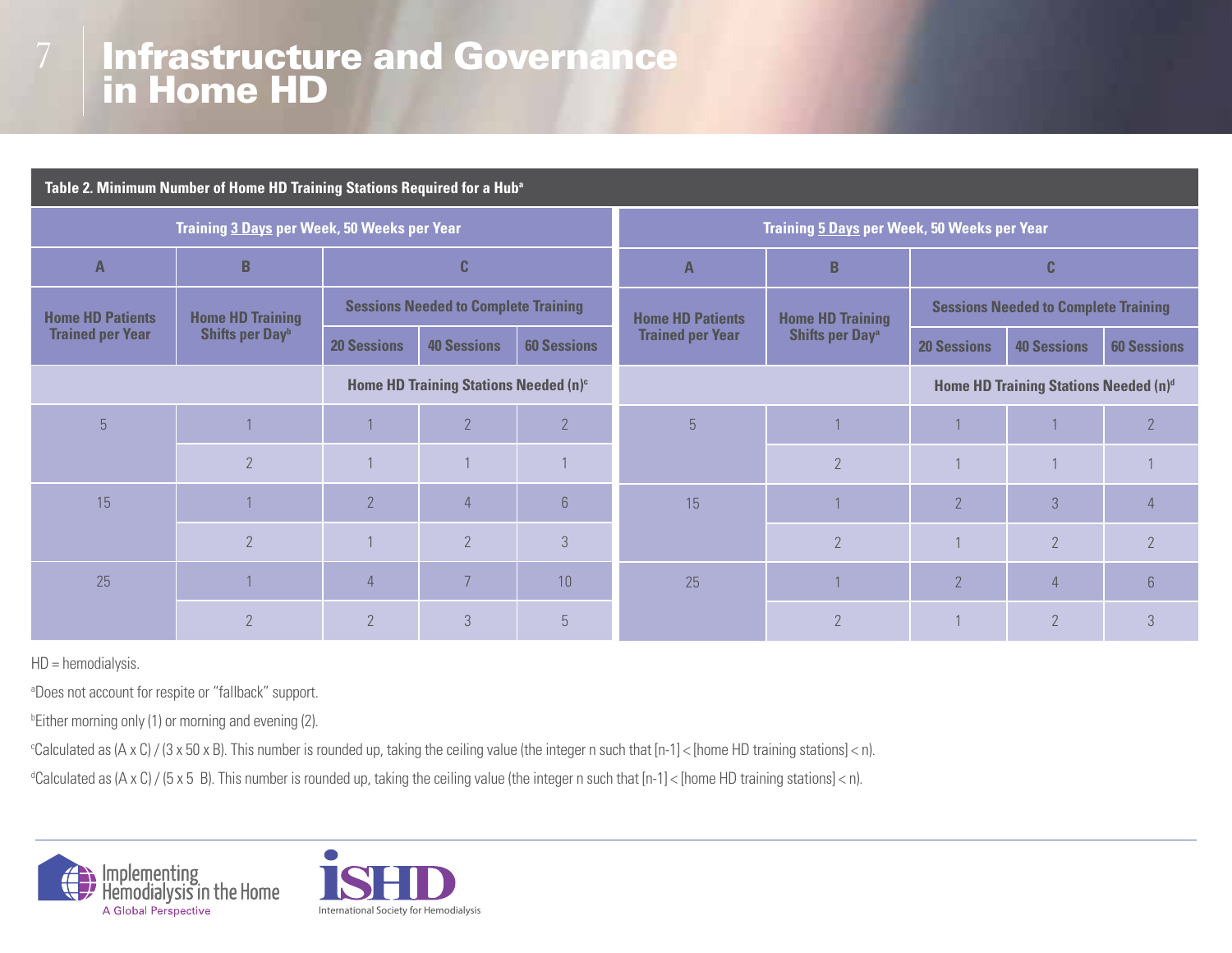a consistent recommendation from opinion leaders from that country. Therefore, it is important to be aware of local factors that may dictate facility size in any given country and/or region.

#### **Physical Requirements**

#### *General Principles*

First and foremost, the hub should be fit for purpose. In smaller institutions, home HD and peritoneal dialysis programs may be colocated to provide functional integration of the 2 programs. This integration can allow for sharing of any or all of the following services: physical infrastructure (eg, training and clinical rooms), human resources (eg, cross-functional nursing and clinical dialysis technicians), and clinical services (shared clinics and drop-in services). If this is the case, then the physical setting should be suitable for both programs. Integrated home dialysis programs have been used in some programs to facilitate patients' awareness of both home dialysis modalities, and enable easier discussions of planned modality transitions that allow patients to remain independent.<sup>20</sup> At some institutions, however, there are sufficient numbers of patients for each program to exist separately, and a hub can be designed and orientated to purely home HD.

Whether colocated or stand-alone, there is no substitute for purposeful home HD infrastructure. The opportunistic location of home HD facilities in an unused space or corner of a hospital

dialysis unit (colloquially known as the "one-room afterthought") will impede recruitment, training, and the growth of the program. The workspace should meet the needs of patients and their care partners in creating an optimal learning environment that is safe, private, and free of distractions. The workspace should also meet the needs of staff and minimize the time they spend handling logistics.

Ideally, the physical structure should showcase the program, as exemplified in Figure 3, and clearly establish that home HD is a priority and focus of the organization. A highly visible home HD hub will promote the program to both referring clinicians and patients.

The generic components of a home HD hub are listed in Table 3, with key components discussed in the following subsections.

#### *Patient Areas*

Home HD training stations will generally have minimum sizes that are specified by local legislation, but should be large enough (eg,  $5 \times 4$  m) to accommodate the dialysis equipment (machine, blood pressure machine, side table, and disposal facilities) as well as a guest chair and training aids. In general, home HD training stations have a "solo" arrangement, with a single HD station per room. Some programs, however, have very effective stations with open plans, similar to what might be found in a hospital HD facility. The advantages and disadvantages of solo and open-plan training are presented in Table 4. Whatever the





**Figure 3.** Showcasing your home hemodialysis hub: the Northwest Kidney Centers Home Dialysis Hub in Seattle (courtesy of Aaron Herold).



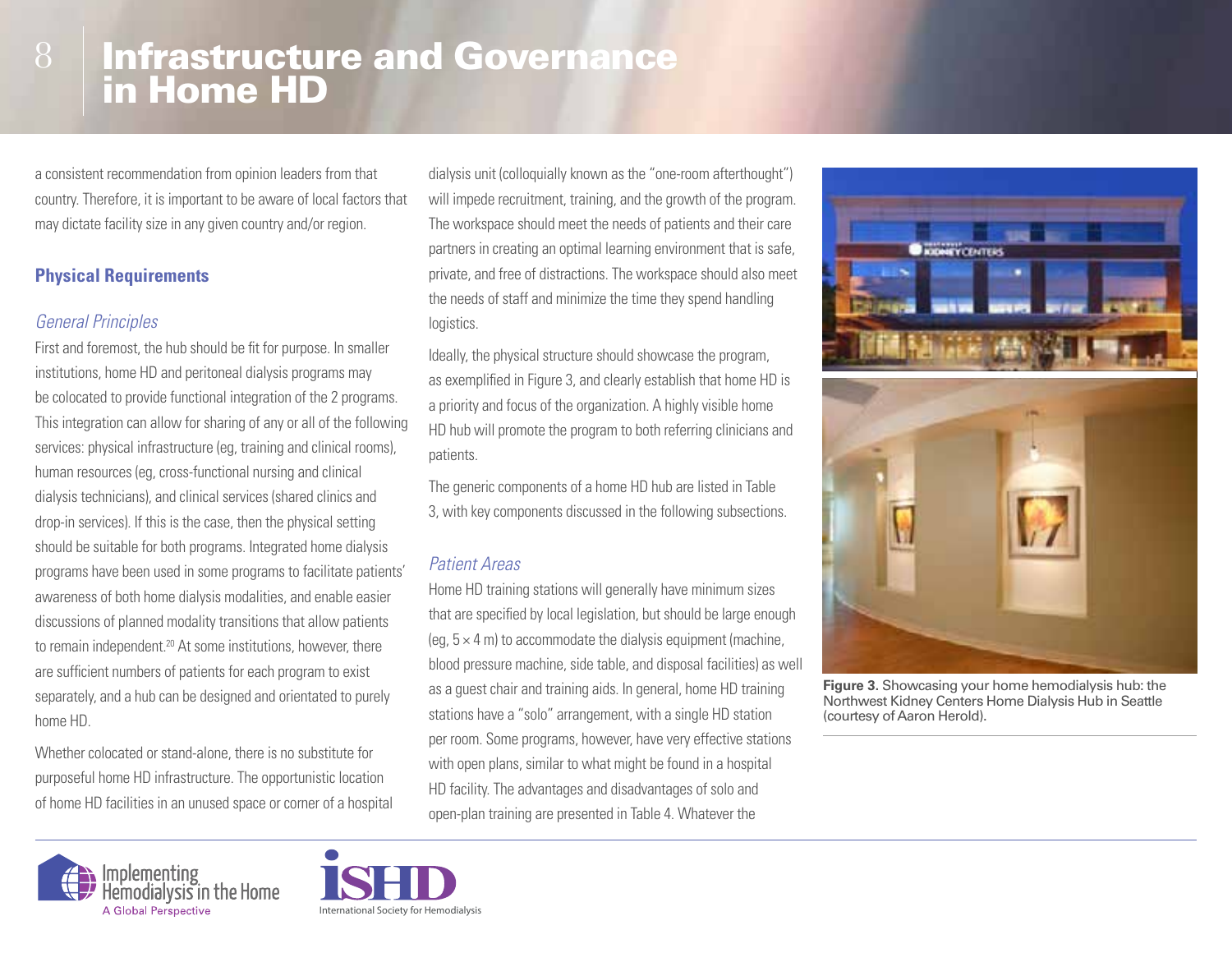#### **Table 3. Components of a Home HD Hub**

#### Patient areas

9

- Home HD training stations (options for solo and open-plan training are ideal)
- Clinic rooms
- Procedure room
- Patient toilets with wheelchair access
- Patient kitchenette/lounge areas

#### Staff areas

- Office space for administrators, nurses, nephrologists
- Meeting room
- Staff toilets, showers, lockers
- Staff kitchenette or common break areas

#### Reception area

- Drop-off zone
- Greeter desk
- Seating area
- Education and communication surfaces

Clinical workstations for nurses and clinical dialysis technicians

Clean utility and medication room(s)

HD = hemodialysis.

#### Soiled utility room

#### Storage

- Spare machines, wheelchairs, and equipment
- Bulk storage for large deliveries
- Clean supply (eg, solutions, disposables)
- Secure chemical storage
- Secure external storage for biohazard and recyclable waste

#### Vehicle Parking

#### Home HD Machine Workshop

#### Remote Monitoring Facilities

configuration, training spaces should be able to accommodate educational resources, such as DVD players, television monitors, whiteboards, written materials, and a computer (ideally wall mounted) or mobile wireless computer workstation (Figure 4).

Clinic rooms can be generic. A separate and specifically designated procedure room is sometimes desirable for home HD hubs that are not colocated with a hospital. This room can be equipped for minor procedures, such as tunneled central venous catheter removals and wound dressings, or for even more major procedures, such as central venous or peritoneal dialysis catheter insertions (if the home HD and peritoneal dialysis programs are integrated and colocated).









**Figure 4.** The Northwest Kidney Centers Home Dialysis Hub in Seattle: A home dialysis training station (courtesy of Aaron Herold).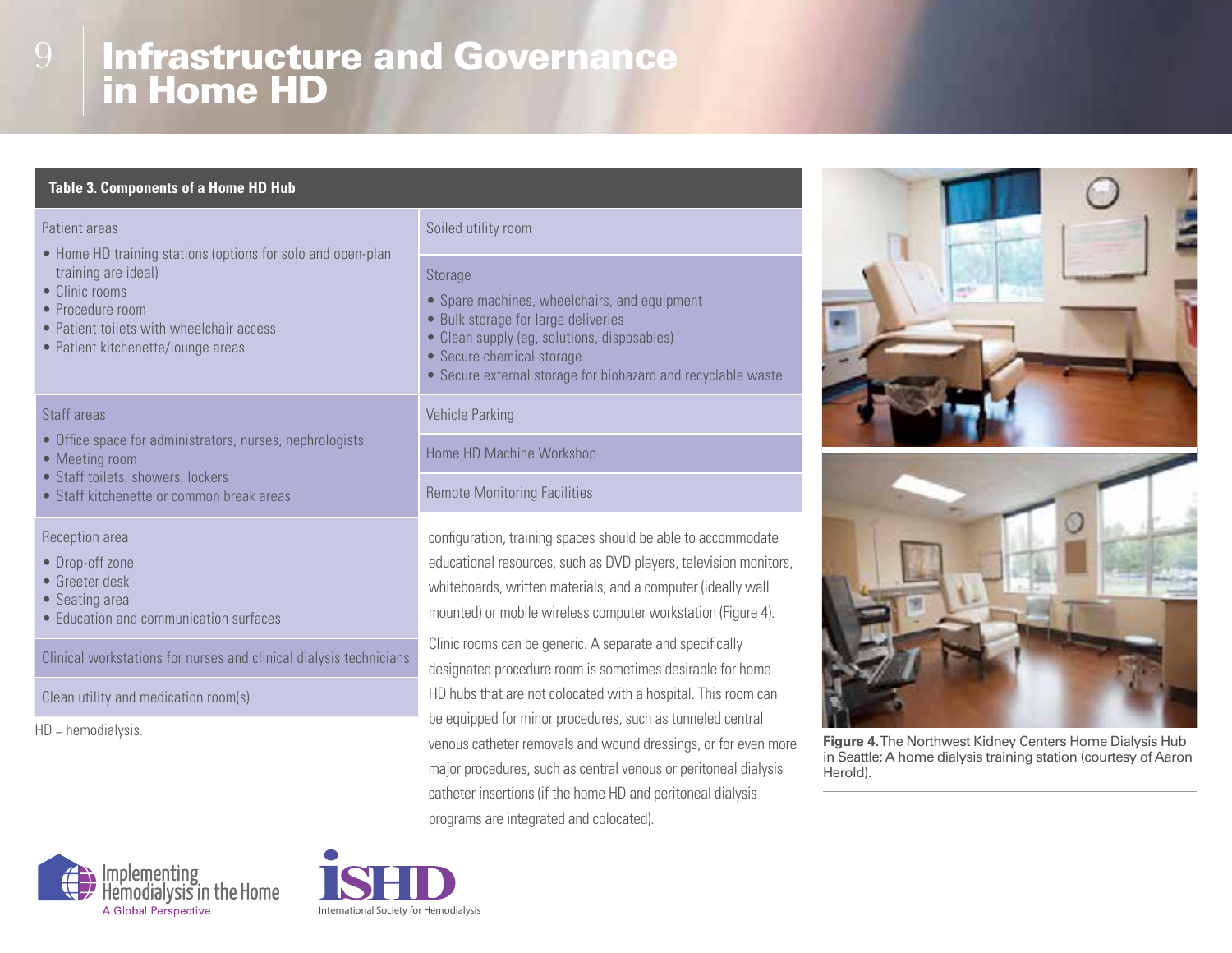| <b>Table 4. Solo vs Open-Plan Configurations for HD Training Stations</b> |                                                                                  |  |  |
|---------------------------------------------------------------------------|----------------------------------------------------------------------------------|--|--|
| <b>Solo Configuration</b>                                                 | <b>Open-Plan Configuration</b>                                                   |  |  |
| Minimizes risk of cross-infection                                         | Potential for increased risk of cross-infection                                  |  |  |
| Potential for lack of monitoring during training                          | Easy monitoring during traning                                                   |  |  |
| Potential social isolation                                                | Socialization                                                                    |  |  |
| Private                                                                   | Potential lack of privacy                                                        |  |  |
| Quiet and conducive for learning                                          | Potentially noisy and distracting                                                |  |  |
| Only option is solitary training                                          | Option for shared learning and group teaching                                    |  |  |
| Isolated training experience                                              | Peer support during training                                                     |  |  |
| Mimics the home HD treatment environment                                  | There are other special characteristics to consider, including the<br>following: |  |  |
| $HD = hemodialysis.$                                                      |                                                                                  |  |  |

- Safety systems should meet national and state licensing and regulatory requirements. Hubs should also be designed to include a resuscitation trolley ("crash cart") bay, and clearly marked and adequate thoroughfares for emergency ambulance access. Lighting, electrical systems, and plumbing should also meet national and state licensing and regulatory requirements.
- Large glass sections should be used where appropriate to allow for monitoring (Figure 5).



**Figure 5.** The Northwest Kidney Centers Home Dialysis Hub in Seattle: Large glass sections allow for patient monitoring during training (courtesy of Aaron Herold).

- Rooms should include a counter with a sink, hand washing facilities, and a mirror (Figure 6).
- Patients should be kept comfortable through the use of appropriate furniture and climate controls.
- Home HD training spaces should be able to accommodate training for nocturnal dialysis, including flexible lighting, comfortable trundle beds, noise control, and blinds to allow privacy.



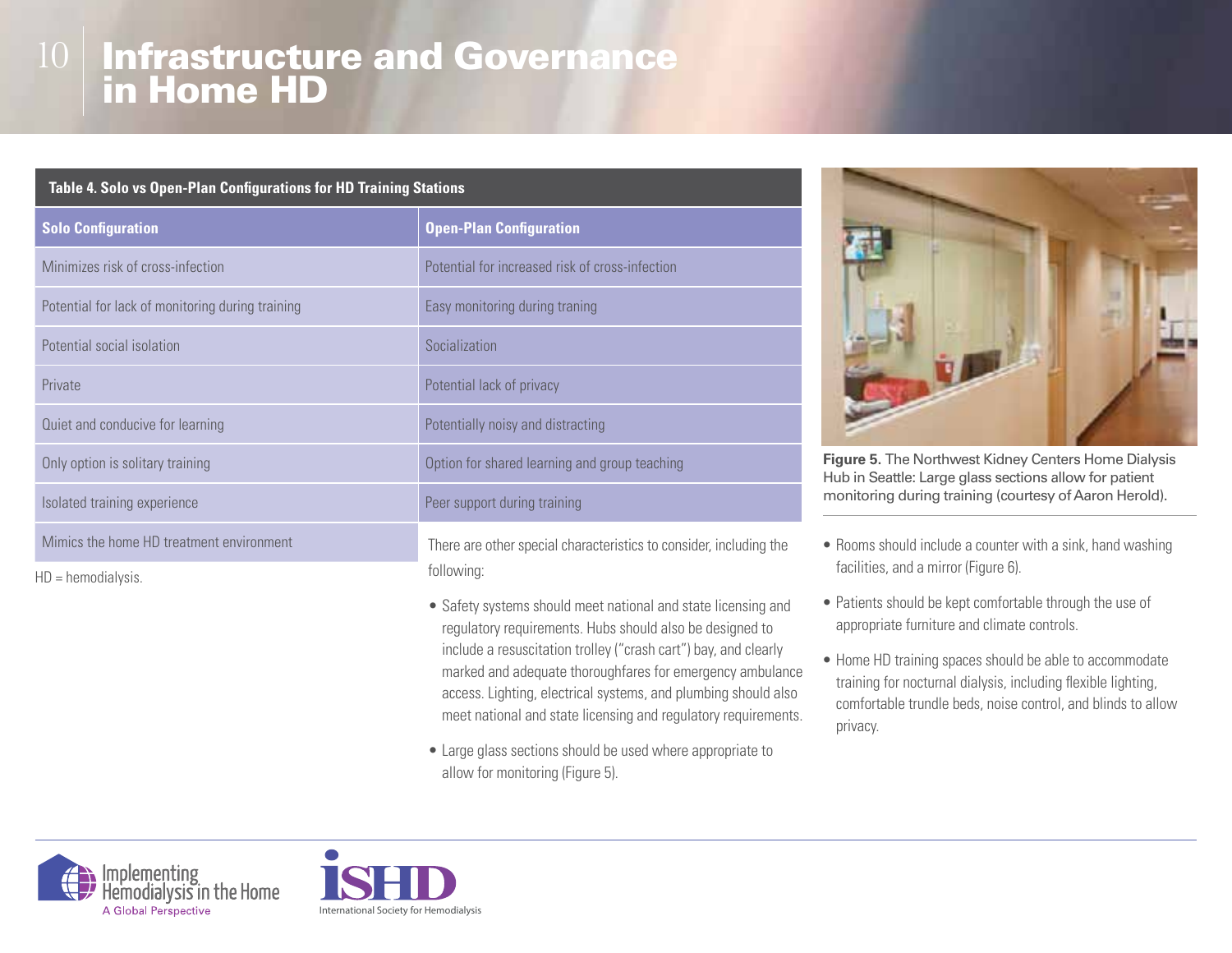

**Figure 6.** The Northwest Kidney Centers Home Dialysis Hub in Seattle: Rooms should include a counter with a sink, a faucet, and a mirror (courtesy of Aaron Herold).

#### *Staff Areas*

Office space can be generic but should accommodate necessary staff and provisions for their required job functions. In most cases, separate offices are required for the nephrologist, manager, and charge nurse, with workstations for nurses and clinical dialysis technicians that have appropriate privacy options. An often overlooked but essential office space is an appropriately sized meeting room that can be used for clinical handover, continuing professional development, or business meetings.

The schedule of accommodation should account for the communication equipment used for clinical and business



**Figure 7.** The Northwest Kidney Centers Home Dialysis Hub in Seattle: The reception area (courtesy of Aaron Herold).

operations management. Office space should be designed with cabling and capacity for a sufficient number of telephones (all compatible with an after-hours forwarding service) and the means to receive patient treatment information, such as via fax. Other options for communication might be desirable, such as the use of e-mail through a secured patient portal and video conferencing, and these may require additional design considerations.

#### *Reception Area*

Entry to the reception area should include a drop-off zone for patients that is adequately lit for security and safety and ideally covered for all-weather access. The building should have



**Figure 8.** The Northwest Kidney Centers Home Dialysis Hub in Seattle: The greeter desk (courtesy of Aaron Herold).

wheelchair access with a ramp and a wheelchair storage area near the exit in the reception area (Figure 7).

The reception area itself should contain a seating area and a warm and welcoming greeter desk (Figure 8). A greeter telephone is highly recommended: when no one is attending the reception area, this telephone rings through to all other rooms. A worthwhile investment is to ensure that the greeter desk is set up to also serve as an additional workstation for staff should the need arise. The reception area should have surfaces for educational materials, pamphlet dispensers, and bulletin boards for information from local patient support and advocacy groups. It is common to have a refreshment bar or a water cooler as a pleasant, value-added extra.



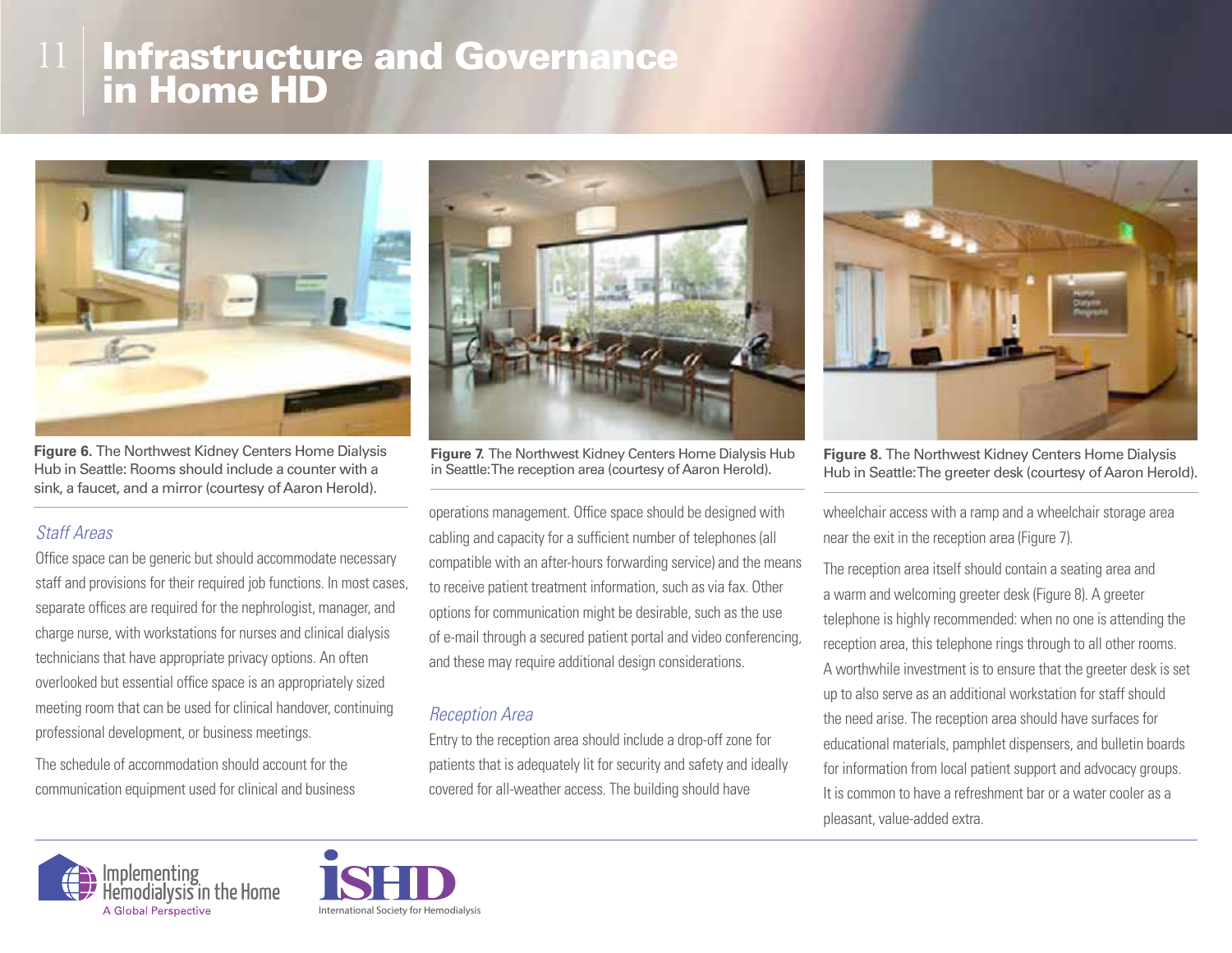#### *Workstations for Nurses and Clinical Dialysis Technicians*

Clinical workstations should provide adequate surface space and storage for training and case management materials (Figure 9). There should be the ability to monitor patient arrival and treatment, but with sufficient noise control and privacy options to permit sensitive activities (eg, having discussions with patients, calling physicians for orders, entering clinical data, and performing other maintenance-related activities). In most cases, this requires a separate room with individual cubicles or workspaces. An increasingly popular option for the management of home dialysis patients is through telemedicine. In this case, a separate room will be required with telepresence and other technical equipment to allow for noise control and privacy.

#### *Utility Rooms*

The clean utility and medication room must have secure access and be able to store drugs and sterile consumables. There should be adequate bench space for drug preparation and shelving (Figure 10). The soiled utility room (sluice room) does not require secure access and should include a sink and hand washing facilities.



**Figure 9.** The Northwest Kidney Centers Home Dialysis Hub in Seattle: Clinical workstations for nurses and clinical dialysis technicians (courtesy of Aaron Herold).

#### *Storage*

Storage facilities should comply with local regulations and accommodate the types of supplies listed in Table 3. The schedule of accommodation should also allow for the equipment necessary for stock management and equipment tracking. There should be external access for deliveries and easy access for staff from the training and clinic areas.

#### *Vehicle Parking*

Vehicle parking is frequently overlooked in facility planning and is important for those who are either training or attending clinic at the home HD hub. Unlike facility HD patients, most home



**Figure 10.** The Northwest Kidney Centers Home Dialysis Hub in Seattle: Clean utility bench space and shelving (courtesy of Aaron Herold).

HD patients drive and are ineligible for free transport options. In the spirit of promoting self-management and independence, allocated on-site parking should be readily available for patients and their care partners. Parking must also be allocated for visitors with disabilities.

Staff who perform patient home visits are an integral part of any home dialysis service, and there should also be adequate parking for the on-site staff vehicle pool.



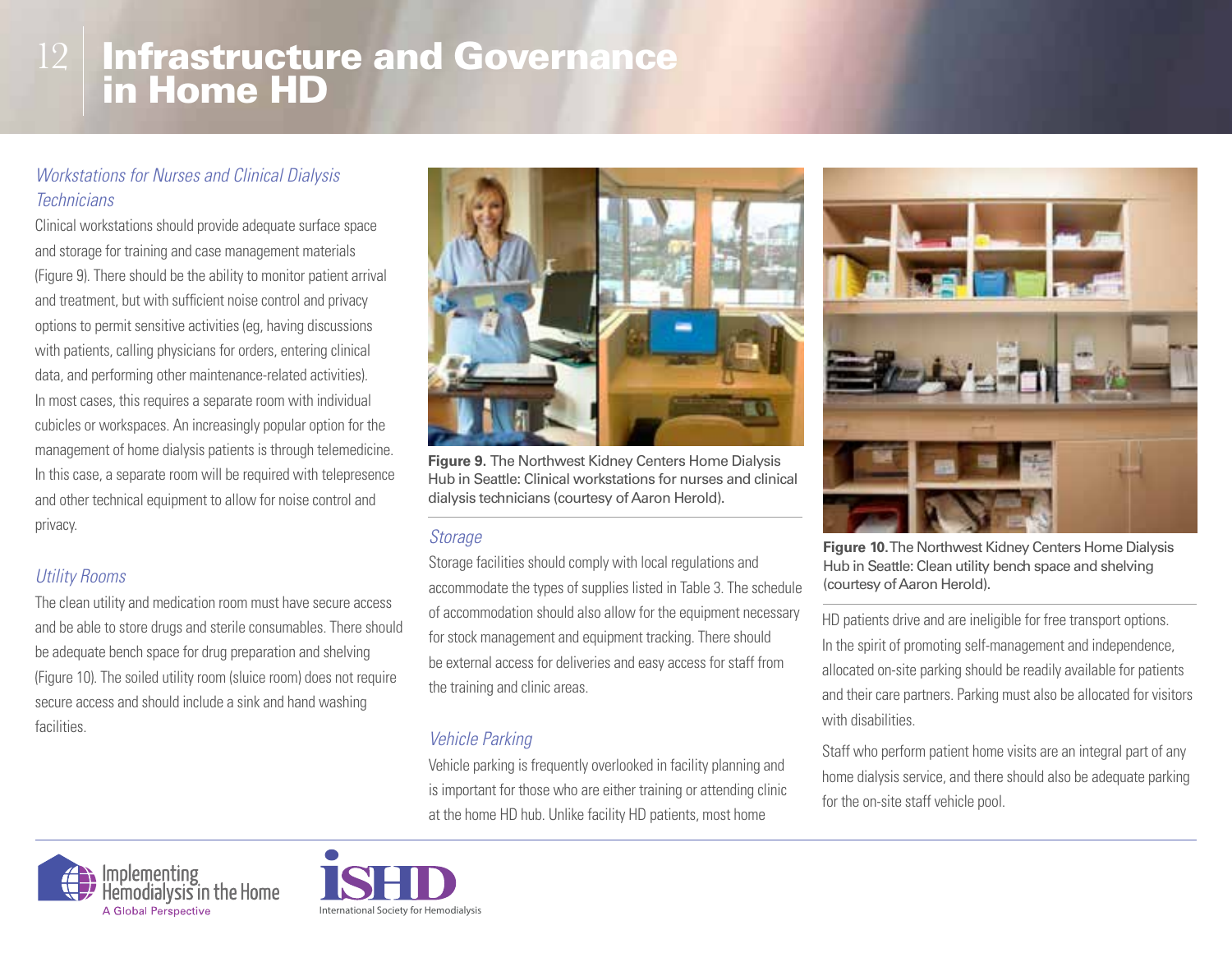#### *Machine Workshop*

Not every program requires a workshop, and many will arrange machine servicing and repairs off-site. If a workshop is required, there should be adequate bench space for repairs and floor space for machine storage, with external access to allow for easy transport.

#### *Common Break Room*

It is important to provide a lounge for staff that incorporates lockers, a table(s) and chairs, and a refrigerator or kitchenette. This allows space for staff to place their belongings, take breaks, and eat in a room separate from the clinical work areas. Showers are not a requirement, but they allow staff more flexibility, if available.

#### *Remote Monitoring Facilities*

There are different options for remote monitoring available to home HD units and their patients, although they all have the similarity of providing a means of communication between home HD staff (physicians, nurses, and clinical dialysis technicians) and patients.21 Remote monitoring allows staff to review and assess patient's treatment, observations, recordings, and general health status remotely, allowing the patient to live as independently as possible on home HD away from the hospital setting while still receiving a high level of care and support. In addition to providing staff with up-to-date information on patients at home, remote

Implementing<br>Hemodialysis in the Home Global Perspective



It is important to acknowledge the negative features of remote monitoring systems. First, there is significant cost associated with the technical elements of monitoring and staffing. This can be a financial burden for providers and a disincentive to home HD uptake. Another issue is a negative perception among some patients, who often find monitoring intrusive. Finally, it is unlikely that remote monitoring prevents serious adverse events; however, it is plausible that more timely access to patient observations (eg, weight and blood pressure) may improve routine patient care.<sup>21,23</sup> In general, more research is needed to clarify the role of remote monitoring, and many programs do not routinely offer it in the modern era.

### Integrated Governance Structure

#### **Service Delivery and Patient Care**

The concept of governance refers to the activities that direct, administer, and control an organization. A framework for the governance of home HD programs is suggested in Figure 11 and describes the groups that guide service delivery and patient care. A formalized governance structure is important for these programs—there must be transparent accountability and linkages around all the critical processes that impact clinical outcomes. Accountability, in turn, refers to personal responsibility for delivering on these processes.

For every home HD program, there are either corporate or nonprofit bodies at the top of the governance structure that exercise ultimate authority. For corporate-governed programs, boards of directors (or their like) set policies that determine how the program runs to meet corporate goals and the nature of relationships among directors, management, and stakeholders (regulators, financiers, suppliers, employees, patients, the community at large, etc). For nonprofit-governed programs, boards of trustees or governmental groups set the policies instead. Whatever the structure, there are always normative and binding rules or standards that set overriding goals for the program and specify how the goals are met. Further discussion on governance options is outside the scope of this module, which instead focuses

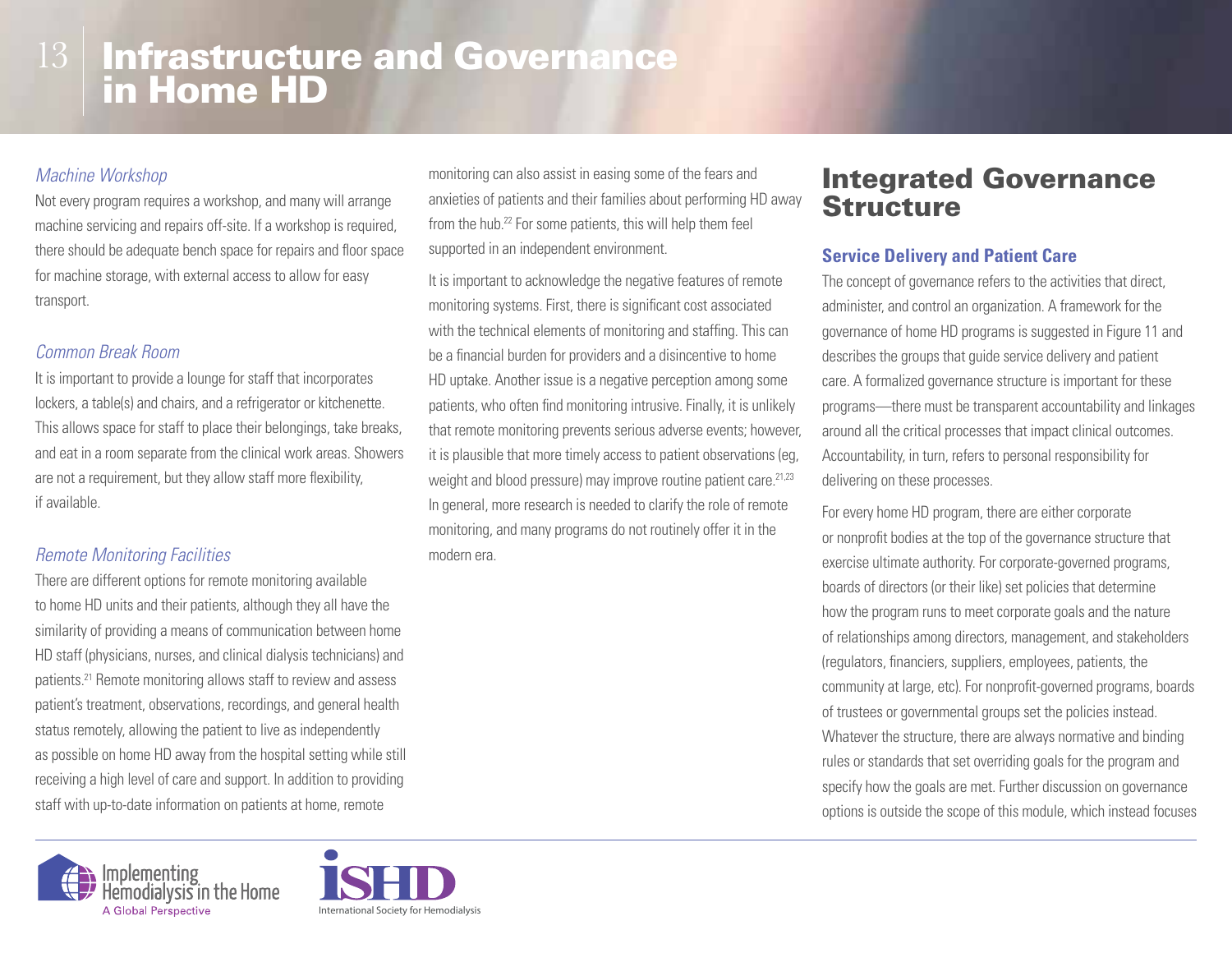

**Figure 11.** A framework for integrated governance of a home hemodialysis program or hub.

on the key accountabilities and linkages for those governance groups that function in the home HD program or hub: managers, clinicians, and technical staff. It is vital, however, that these individuals be aware of their organization's overriding strategic objectives and imperatives, and ensure that the processes for which they are accountable are aligned and compliant.

Clinicians play a key role in the governance of home HD programs. Management governance is usually "top-down" and related to business and regulatory concerns. Clinical governance is more distributive and relies on the expertise and engagement of healthcare professionals throughout the whole service. Ideally, management and clinical governance should coexist; this helps ensure that patient care and outcomes are the prime drivers in defining clinical service delivery and decision-making. In any home HD program (and arguably healthcare in general), strategies for clinical engagement should be formalized and allow clinicians to have a voice in decision-making processes and to lead clinical initiatives<sup>24</sup>

The roles and responsibilities of managers, clinicians, and technical staff are summarized in Tables 5 through 7, respectively. In larger programs, there is often division of labor among many; in a smaller program, many of these roles and responsibilities might fall to 1 or 2 people in each group. Nonetheless, it is necessary only to know that tasks are being accomplished and



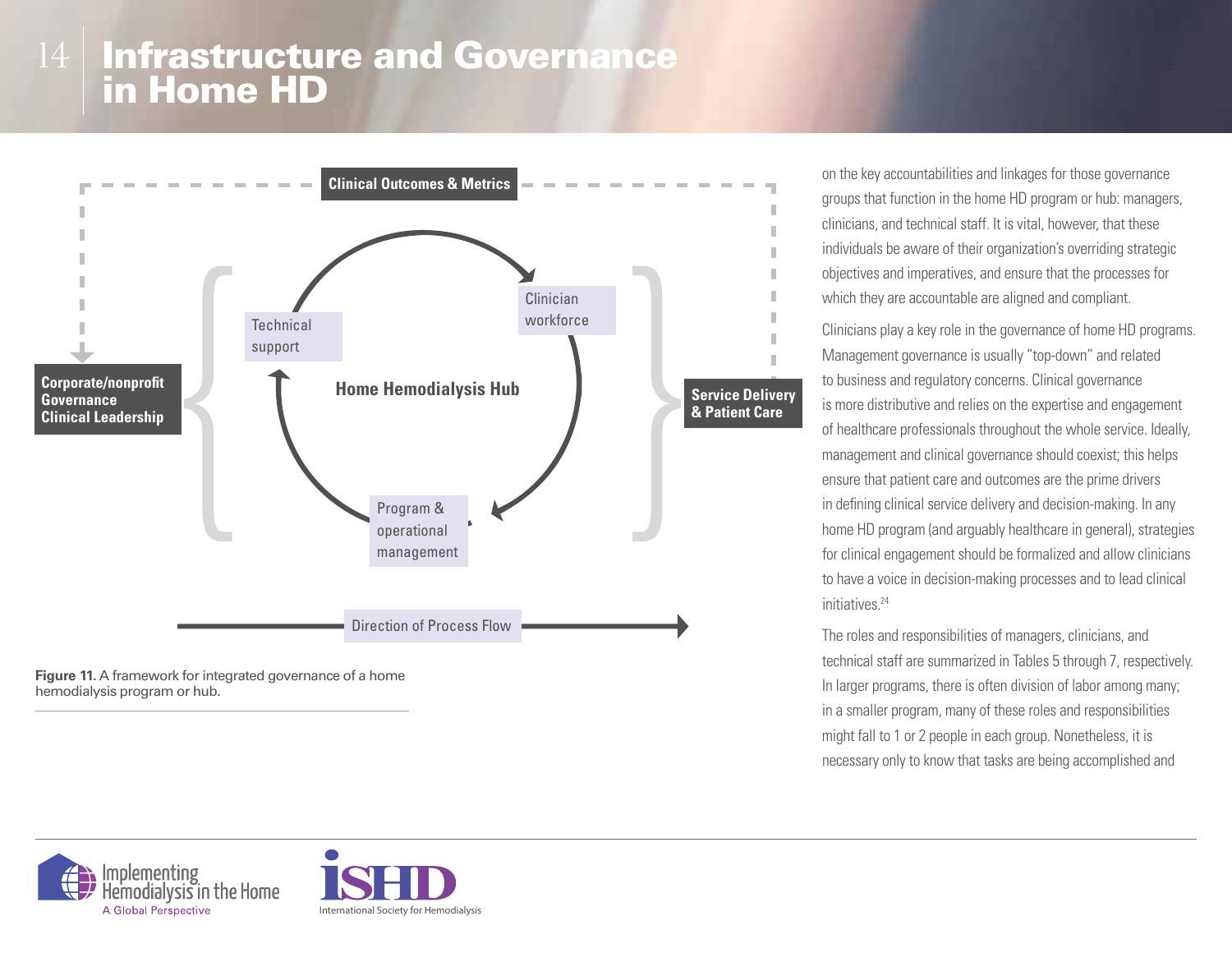#### **Table 5. Roles and Responsibilities of the Program (Strategic) and Operations (Tactical) Managers in a Home HD Program**

| <b>Key Accountabilities</b> | <b>Linkages</b>                                  | <b>Examples</b>                                                                                                                                                                                                                                                                                                   |
|-----------------------------|--------------------------------------------------|-------------------------------------------------------------------------------------------------------------------------------------------------------------------------------------------------------------------------------------------------------------------------------------------------------------------|
| Financial                   | Business or finance service unit<br>and analysts | • Key performance indicators for cost-effectiveness (eg, weeks<br>per patient trained, home HD technique survival)<br>• Capital budget and expenditure (eg, dialysis machinery and<br>reverse osmosis units)<br>• Operating budget and expenditure (eg, staff and<br>consumables)<br>• Contracts and procurements |
| Administration              | Business or finance service unit<br>and analysts | • Billing<br>• Stock supply chain (eg, dialysis machinery reverse osmosis<br>units, consumables)                                                                                                                                                                                                                  |
| <b>Staff Management</b>     | Human resources service                          | • Recruitment and retention                                                                                                                                                                                                                                                                                       |
| <b>IT and Database</b>      | <b>IT</b> service                                | • Procurement and upkeep of softwre and hardware to ensure<br>business and clinical continuity                                                                                                                                                                                                                    |
| Communications              | <b>IT</b> service                                | • Supply of fax, telephone, secure patient e-mail services,<br>after-hours on-call redirect                                                                                                                                                                                                                       |
| <b>Risk Management</b>      | Quality service                                  | • Quality and clinical performance indicators<br>• Patient safety<br>• Occupational health and safety<br>• Incident and complaints system                                                                                                                                                                         |

 $HD = Hemodialysis$ ;  $IT = information technology$ .

that appropriate persons are held accountable, as determined by their professional role assignment.

A particular area of importance and shared responsibility is that of disaster recovery planning. Disasters such as hurricanes and earthquakes often severely disrupt power, water, and sewage utilities; even if utilities are not interrupted, supply chain disruptions may limit how long HD can be sustained at home. Large-scale disasters may also damage local in-center dialysis facilities, and acute hospital facilities are in high demand due to acute kidney injuries, so many patients must be transferred to other nearby programs. Evacuation of home HD patients during these events is typically the only feasible option. Establishment of organized disaster plans is recommended for all home HD programs. Managers, clinicians, and technical staff should identify alternative HD arrangements for their patients, educate patients about dietary restrictions, and establish evacuation procedures to allow the early transfer of home HD patients, along with their key documentation, out of the disaster area. Integration of the home HD disaster plans with those of local health authorities helps ensure alignment of transportation and logistics.25 One such disaster plan has been published by NxStage Medical and is designed to facilitate emergency preparedness for home HD patients (available **here**). Another disaster plan was published following the February 2011 Christchurch earthquake in New Zealand, and is aimed at facilitating disaster recovery and management for home HD providers and the teams helping



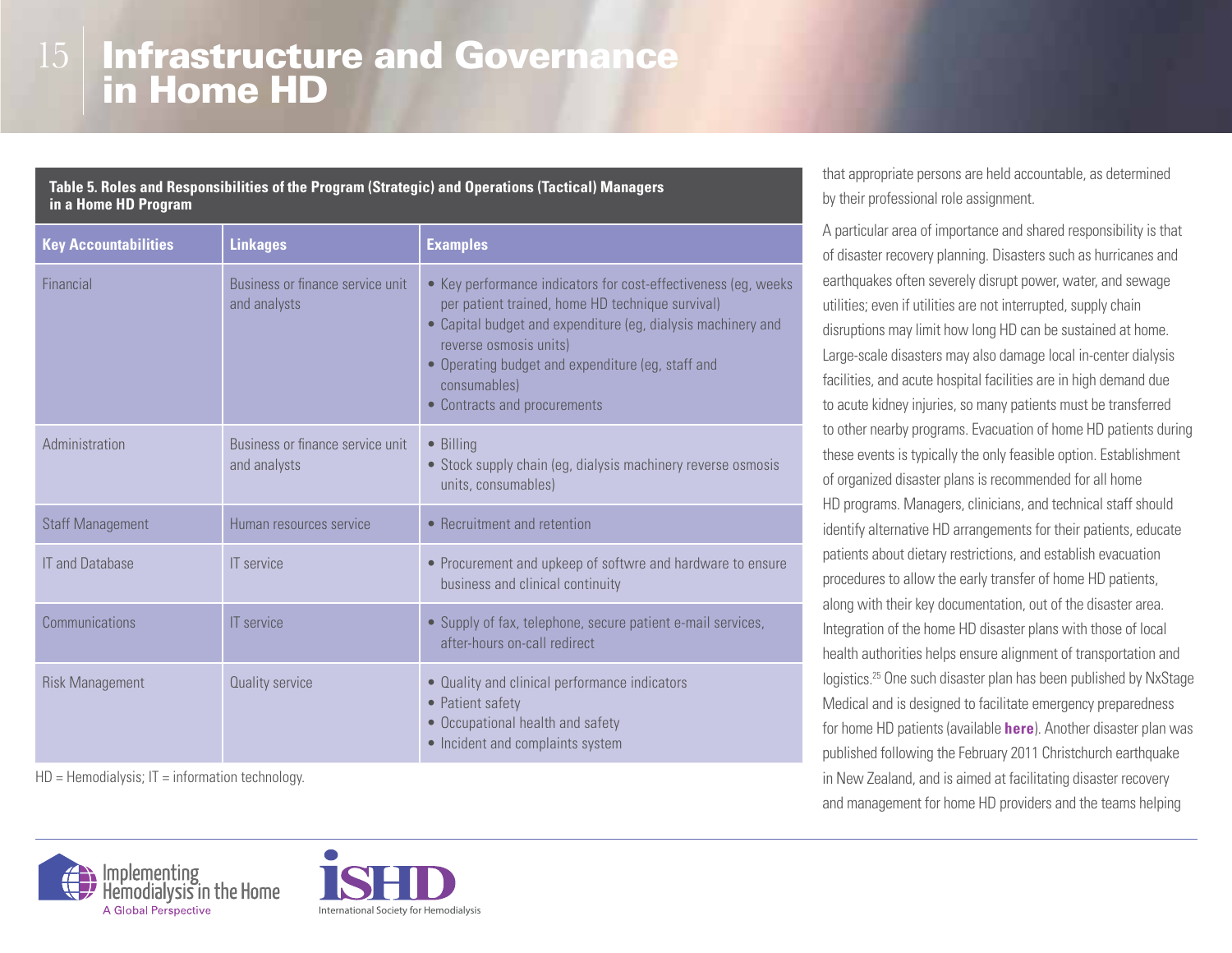|                                                                          |                                                      | Table 6. Roles and Responsibilities of the Clinical Leadership in a Home HD Program                                                                                                                                                                                                                                                                                                |
|--------------------------------------------------------------------------|------------------------------------------------------|------------------------------------------------------------------------------------------------------------------------------------------------------------------------------------------------------------------------------------------------------------------------------------------------------------------------------------------------------------------------------------|
| <b>Accountabilities</b><br>Key                                           | Linkages                                             | Examples                                                                                                                                                                                                                                                                                                                                                                           |
| Model of Care                                                            |                                                      | Care principles and organization of evience-based, patient-<br>Multidisciplinary team care (medical, nursing, technical,<br>pharmacy, physiotherapy, occupational therapy, social<br>focused interactions between clinicians and patients<br>work, health psychology)<br>Home visiting program<br>$\bullet$<br>$\bullet$<br>$\bullet$                                              |
| Clinic Performance<br>Indicators, Clinical<br>Audit, and Case<br>Reviews | Quality service, IT<br>service                       | Key performance indicators on clinical processes (monthly<br>Vascular access survival and complication rates<br>Home HD technique survival and drop-out rates<br>Training time and failure rate<br>Program recruitment rate<br>Hospital admission rate<br>Patient survival rate<br>abs, home visits)<br>$\bullet$<br>$\bullet$<br>$\bullet$<br>$\bullet$<br>$\bullet$<br>$\bullet$ |
| Risk Management                                                          |                                                      | Home HD dropout (eg, drop-out case conferences)<br>Patient Safety (eg, "near miss" case conferences)<br>Incident and complaints system<br>$\bullet$<br>$\bullet$<br>$\bullet$                                                                                                                                                                                                      |
| <b>Clinical Standards</b><br>Maintenance of                              |                                                      | Criteria and audit of acceptance to home HD program<br>Clinical policies and standard operating procedures<br>Product and technology evaluation<br>$\bullet$<br>$\bullet$<br>$\bullet$                                                                                                                                                                                             |
| Research                                                                 |                                                      | Abide by protocols and collect trial data<br>$\bullet$                                                                                                                                                                                                                                                                                                                             |
| <b>IT</b> and Database                                                   | IT service                                           | Clinical data entry to ensure clinical continuity<br>$\bullet$                                                                                                                                                                                                                                                                                                                     |
| Staff Management                                                         | Human resources<br>service                           | Continuing professional development<br>Orientation and onboarding<br>Credentialing<br>Recruitment<br>$\bullet$<br>$\bullet$<br>$\bullet$<br>$\bullet$                                                                                                                                                                                                                              |
| Clinical Capital<br>Evaluation                                           | service unit, analysts<br><b>Business or finance</b> | • Contracts and procurement                                                                                                                                                                                                                                                                                                                                                        |
|                                                                          |                                                      |                                                                                                                                                                                                                                                                                                                                                                                    |

HD = hemodialysis; IT = information technology. HD = hemodialysis; IT = information technology.

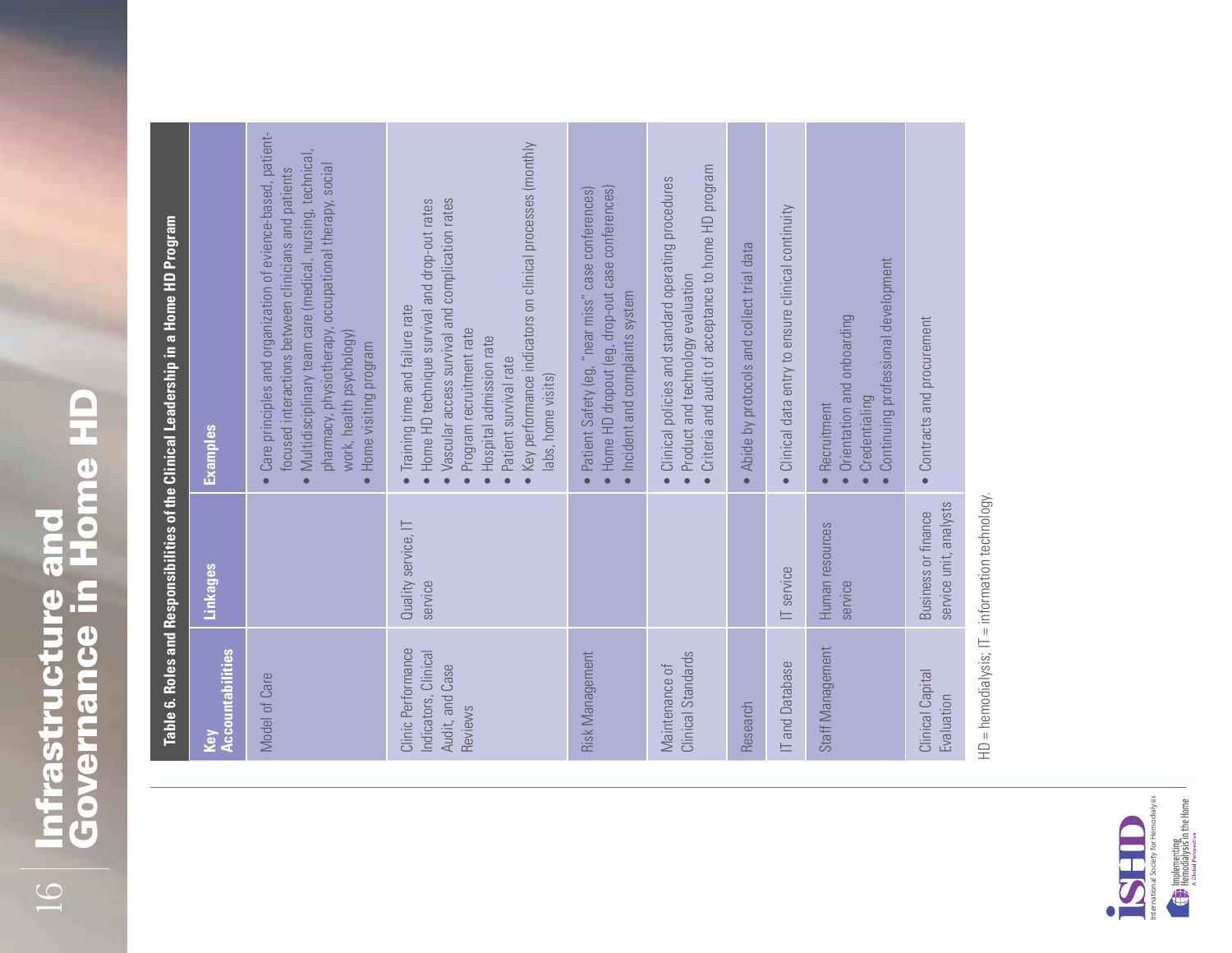| Table 7. Roles and Responsibilities of Technical Support in a Home HD Program                                                  |                                               |                                                                                                                                                                                                                                                                                                                      |  |  |
|--------------------------------------------------------------------------------------------------------------------------------|-----------------------------------------------|----------------------------------------------------------------------------------------------------------------------------------------------------------------------------------------------------------------------------------------------------------------------------------------------------------------------|--|--|
| <b>Key Accountabilities</b>                                                                                                    | <b>Linkages</b>                               | <b>Examples</b>                                                                                                                                                                                                                                                                                                      |  |  |
| Dialysis Machinery and<br><b>Reverse Osmosis Units (see</b><br>"Infrastructure, Water, and<br>Machines in the Home"<br>module) |                                               | • Stock management<br>• Maintenance and servicing<br>• Technical troubleshooting<br>• Home installations, particularly in relation to a safe and<br>reliable water supply                                                                                                                                            |  |  |
| <b>Clinical Capital Evaluation</b>                                                                                             | Business or finance service unit/<br>analysts | • Contracts and procurements (dialysis machinery, reverse<br>osmosis units)                                                                                                                                                                                                                                          |  |  |
| <b>Staff Management</b>                                                                                                        | Human resources service                       | • Recruitment<br>• Orientation and onboarding<br>• Credentialing<br>• Continuing professional development                                                                                                                                                                                                            |  |  |
| <b>IT and Database</b>                                                                                                         | <b>IT</b> service                             | • Technical data entry to ensure business and clinical<br>continuity                                                                                                                                                                                                                                                 |  |  |
| <b>Risk Management</b>                                                                                                         | <b>Quality service</b>                        | • Key performance indicators for water quality<br>• Key performance indicators for machinery maintenance and<br>servicing<br>• Occupational health and safety<br>• Incident and complaints system<br>• Key performance indicators for compliance with technical<br>standards (eg, electrical and plumbing standards) |  |  |

 $HD = Hemodialysis; IT = information technology.$ 

them.25 Both are useful references for those programs developing their own disaster plans.

#### **Options for Outsourced Home HD from a Large Dialysis Organization**

Large dialysis organizations have many options for governance of home dialysis patients if patient care needs to be outsourced. Several models of training could occur, including (i) outsource training to a local facility but retain the patient once the training has been completed, (ii) outsource training and subsequent follow-up of the patient to a local facility, and (iii) training in a central location with referral to local dialysis units ("hub-andspoke" model). The benefits and challenges of each model are described in the following subsections.

#### *Outsource Training*

If a dialysis facility does not have the capacity to develop a home HD program owing to staffing or building constraints, potential patients can still be trained for home HD by outsourcing training to an established home HD program. Programs can then have the patient return to the main dialysis facility for maintenance of care and evaluation by clinical staff (physicians, nurses, and clinical dialysis technicians) on a regular schedule. An example of this type of model is the training of pediatric patients and families. In this example, the parent facility may not have sufficient experience or infrastructure for the task and may



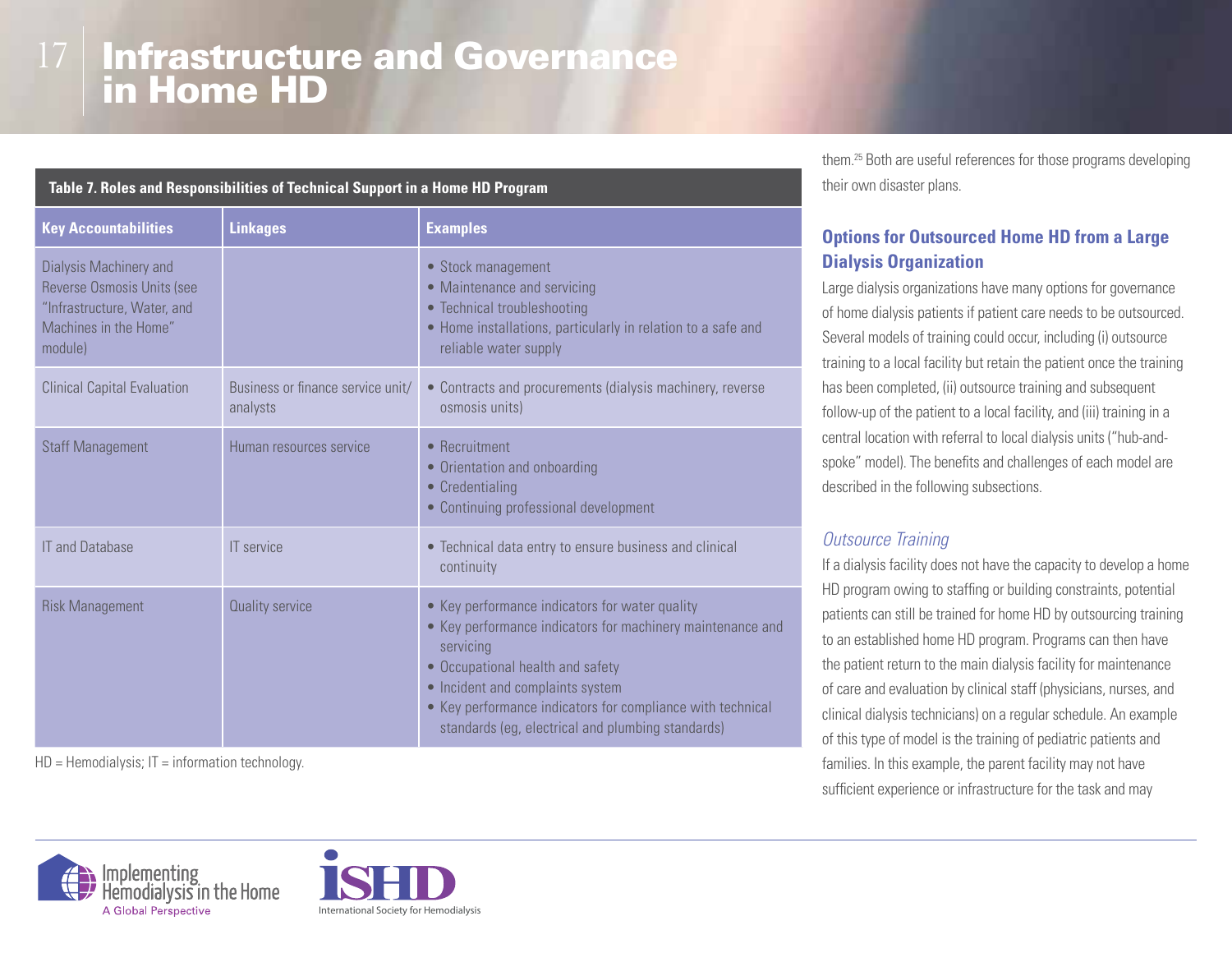choose to outsource. Clinical staff at the parent program can be trained in the specifics of the home HD technique and related troubleshooting; however, the training itself, machine care, and standard maintenance are taken care of by the training dialysis program. Appropriate agreements for emergency issues, machine maintenance, and respite care must be in place for this model to be successful. The prime benefit to the parent dialysis program is that it can offer home HD but does not need to invest in the training infrastructure to maintain this modality.

#### *Outsource Training and Follow-up*

Another model that can be used to offer home HD is to outsource training and subsequent follow-up of home HD patients by partnering with a local established home HD program. In this model, patients are recruited by the parent dialysis program, but all home HD training and subsequent follow-up is performed by the outsourced organization. The benefits of this model are that it allows the parent dialysis program to offer home HD to all patients potentially closer to where patients live; however, it does not facilitate direct management of patients by the parent facility. Difficulties with this model are loss of control of management of dialysis patients and the need for a liaison for referral when issues arise with dialysis access or need for emergency dialysis. Quality metrics and oversight must be in place to ensure that referred dialysis patients are receiving quality dialysis care.

#### *Hub-and-Spoke Model*

Large dialysis facilities or health maintenance organizations that offer dialysis can potentially use a model that relies on regional training of home HD with subsequent follow-up in smaller units. This centralized hub-and-spoke model has been used in the US Veterans Health Administration for the evaluation and treatment of patients with spinal cord injury. Patients are referred to centralized regional centers of excellence but receive traditional care at smaller local centers. This model allows overall evaluation of all potential patients for home HD in a regionalized central location that can offer experience and long-term followup options. Challenges with this model are that local expertise is needed for daily emergencies and respite dialysis, and patients will need accommodations close to the regional center for the duration of their training. An example of this type of model would be to have a large centralized HD training center that refers patients to local, more rural spokes that can then take care of minor emergencies. All machine repairs and patient training are completed at the regional center of excellence, and all minor issues are dealt with closer to the patient's home.

### Conclusion

A well-functioning home HD program critically depends on adequate hub facilities and support functions and transparent and accountable organizational processes. The likelihood of optimal service delivery and patient care will be enhanced by fit-for-purpose facilities and implementation of a wellconsidered governance structure.



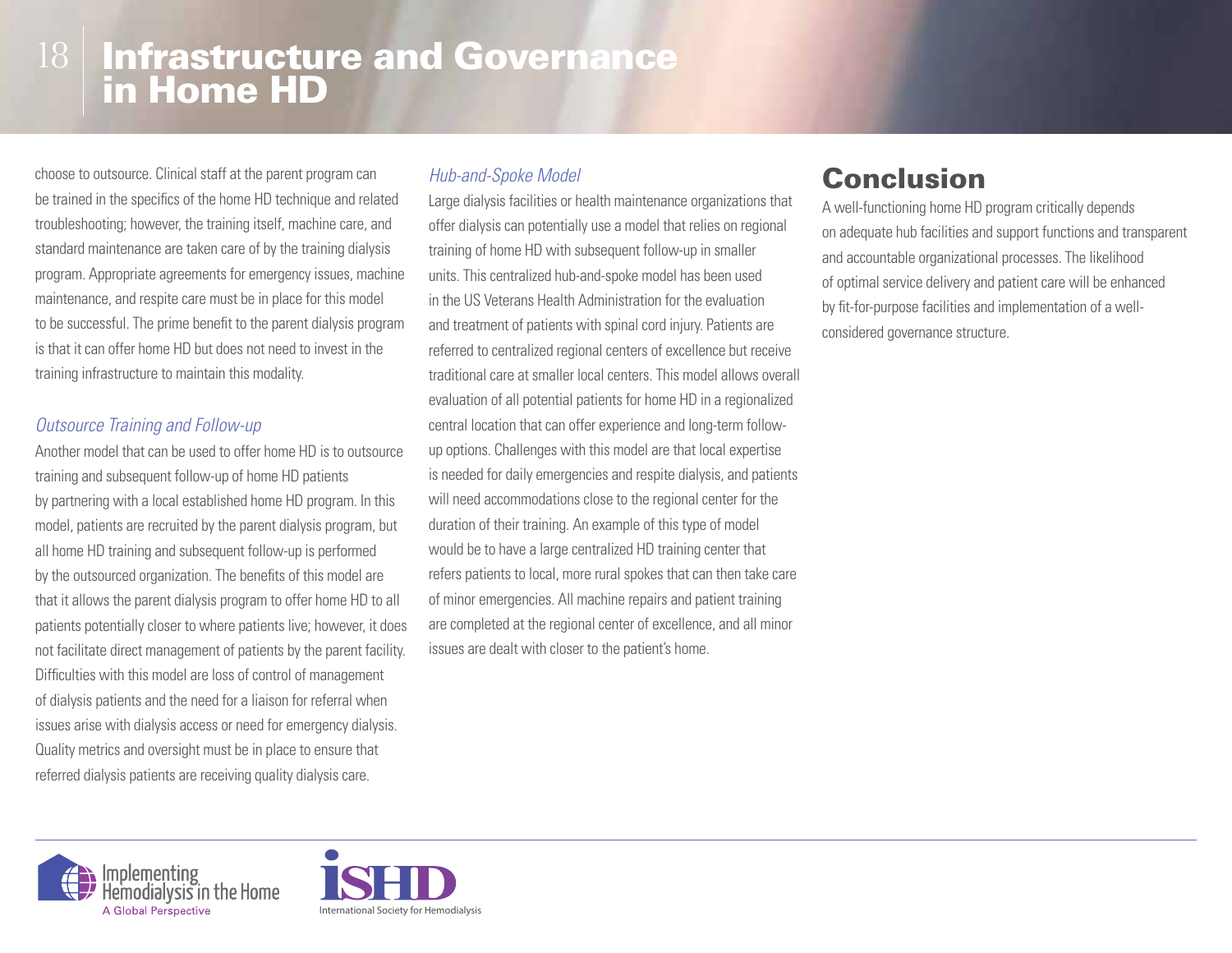### **References**

- **1.** Alhomayeed B, Lindsay RM. Technical aspects of home hemodialysis. Saudi J Kidney Dis Transpl. 2009;20:185- 191.
- **2.** Tonozuka Y, Liu J. Data on file. Baxter Healthcare Japan Ltd. 2014.
- **3.** ANZDATA Registry. Summary of Australia and New Zealand Dialysis and Transplantation 2012. Adelaide, Australia. Clayton P, McDonald SP, Hurst K. Available at: http://www.anzdata.org.au/anzdata/ AnzdataReport/36thReport/2012\_Summary\_v1.pdf. Accessed September 4, 2014.
- **4.** McLaughlin R, Aupiu J, Colin M. Hemodialysis training in the home: a new experience. J Am Assoc Nephrol Nurses Tech. 1981;8:35-38.
- **5.** Cocks J. Home dialysis: domiciliary training. Queens Nurs J. 1973;16:131-132.
- **6.** Fortnum D, Mathew T, Johnson K. A model for home dialysis, Australia, 2012. Kidney Health Australia website. Available at: http://www.kidney.org.au/LinkClick. aspx?fileticket=BfYeuFvtJcI%3d&tabid=811&mid=1886. Accessed September 30, 2014.
- **7.** Young BA, Chan C, Blagg C, et al. How to overcome barriers and establish a successful home HD program. Clin J Am Soc Nephrol. 2012;7:2023-2032.
- **8.** Pipkin M, Eggers PW, Larive B, et al. Recruitment and training for home hemodialysis: experience and lessons from the Nocturnal Dialysis Trial. Clin J Am Soc Nephrol. 2010;5:1614-1620.
- **9.** Schachter ME, Tennankore KK, Chan CT. Determinants of training and technique failure in home hemodialysis. Hemodial Int. 2013;17:421-426.
- **10.** Tanaka H, Sakai R, Kita T, Okamoto K, Mikami M. Overnight home hemodialysis: eight patients and six years of experience in Sakairumi clinics. Contrib Nephrol. 2012;177:133-142.
- **11.** McGregor D, Buttimore A, Robson R, Little P, Morton J, Lynn K. Thirty years of universal home dialysis in Christchurch. N Z Med J. 2000;113:27-29.
- **12.** Kraus M, Burkart J, Hegeman R, Solomon R, Coplon N, Moran J. A comparison of center-based vs. homebased daily hemodialysis for patients with end-stage renal disease. Hemodial Int. 2007;11:468-477.
- **13.** Honkanen E, Muroma-Karttunen R, Taponen RM, Grönhagen-Riska C. Starting a home hemodialysis program: single center experiences. Scand J Urol Nephrol. 2002;36:137-144.
- **14.** Kumar VA, Ledezma ML, Rasgon SA. Daily home hemodialysis at a health maintenance organization: three-year experience. Hemodial Int. 2007;11:225-230.
- **15.** Connaughton DM, Jamal A, McWilliams J, et al. Home haemodialysis in Ireland. Ir J Med Sci. 2013;182:91-96.
- **16.** Agar JW. Home hemodialysis in Australia and New Zealand: practical problems and solutions. Hemodial Int. 2008;12(Suppl 1):S26-S32.
- **17.** Moran J, Kraus M. Starting a home hemodialysis program. Semin Dial. 2007;20:35-39.
- **18.** Blagg C. Some thoughts on the future of home hemodialysis. Dial Transplantation 2010;39:335-337.
- **19.** Anderson C, Blagg CR, Mailloux LU. Organization and elements of a home hemodialysis program. In: Rose BD, ed. UpToDate website: http://www.uptodate.com/ contents/organization-and-elements-of-a-homehemodialysis-program. Wellesley, MA; Wolters Kluwer Health. 2001. Accessed September 30, 2014.
- **20.** Golper TA, Schreiber MJ. The course of therapy changing the paradigm. In: Fadem SZ, ed. Issues in Dialysis. Houston, TX: Nova Science Publishers; 2012.
- **21.** Marshall MR, Pierratos A, Pauly RP. Delivering home hemodialysis: is there still a role for real-time treatment monitoring? Semin Dial. 2015;28:176-179.
- **22.** Cafazzo JA, Leonard K, Easty AC, Rossos PG, Chan CT. Patient-perceived barriers to the adoption of nocturnal home hemodialysis. Clin J Am Soc Nephrol. 2009;4:784- 789.